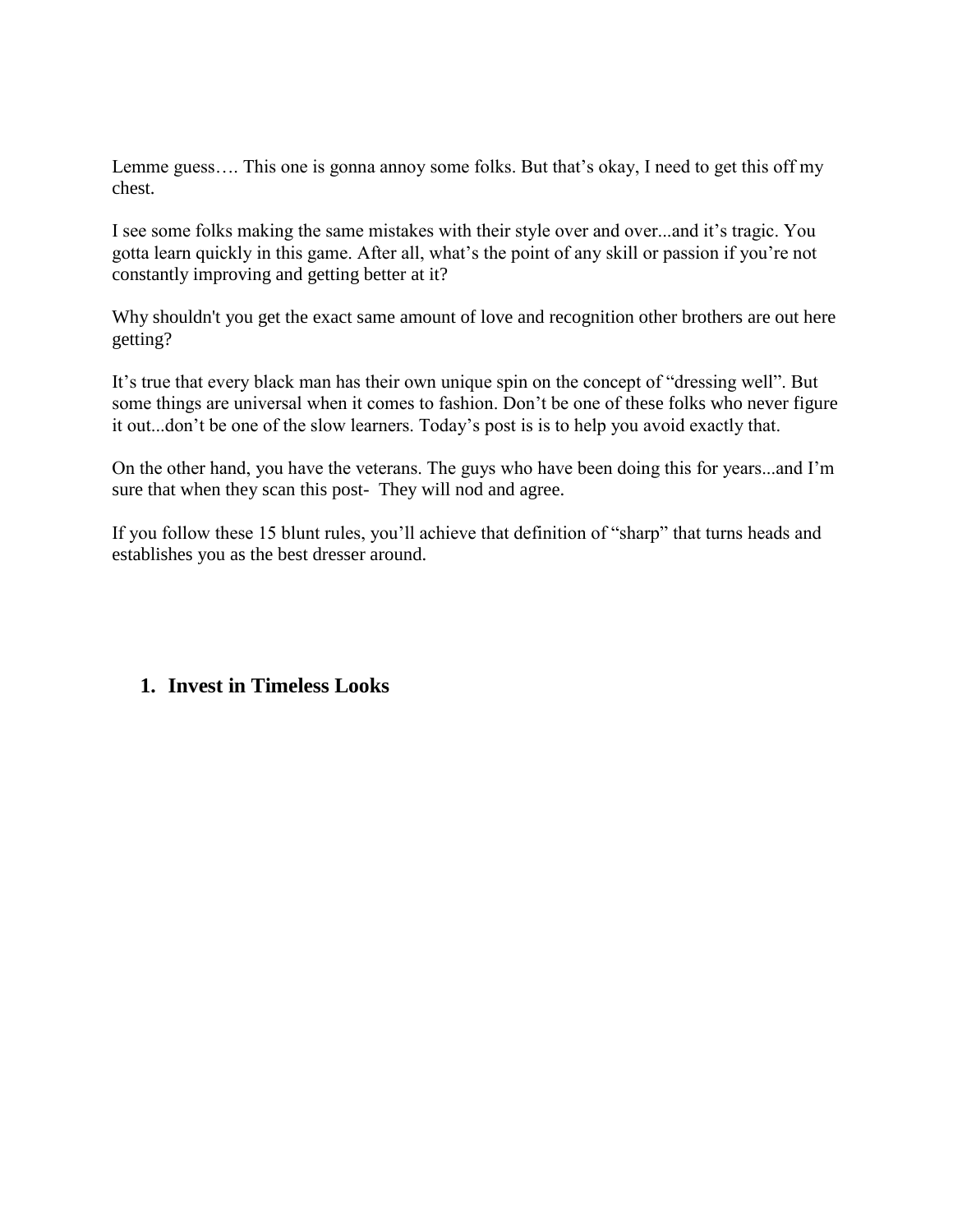

In the same way that you investment in things like a car, a house, etc.…. you should be making an investment in your wardrobe. A good, tailored wardrobe is expensive, so when you spend some hard-earned money on it, you should ensure it's built to last.

That's why it's smart to focus on more timeless style - the type of style that looks good year in, year out. In other words. Avoid trends, fads, and waves. Focus on what never stops looking good.

The suits that men wore in the past still hold true for the most part today. Things like dress shirts, ties, belts etc. remain mostly constant from year to year. The types of formal / gentleman apparel that fall into this category include:

- Blazers,
- Ties
- Sport jackets (Wool, Tweed, etc.)
- Khakis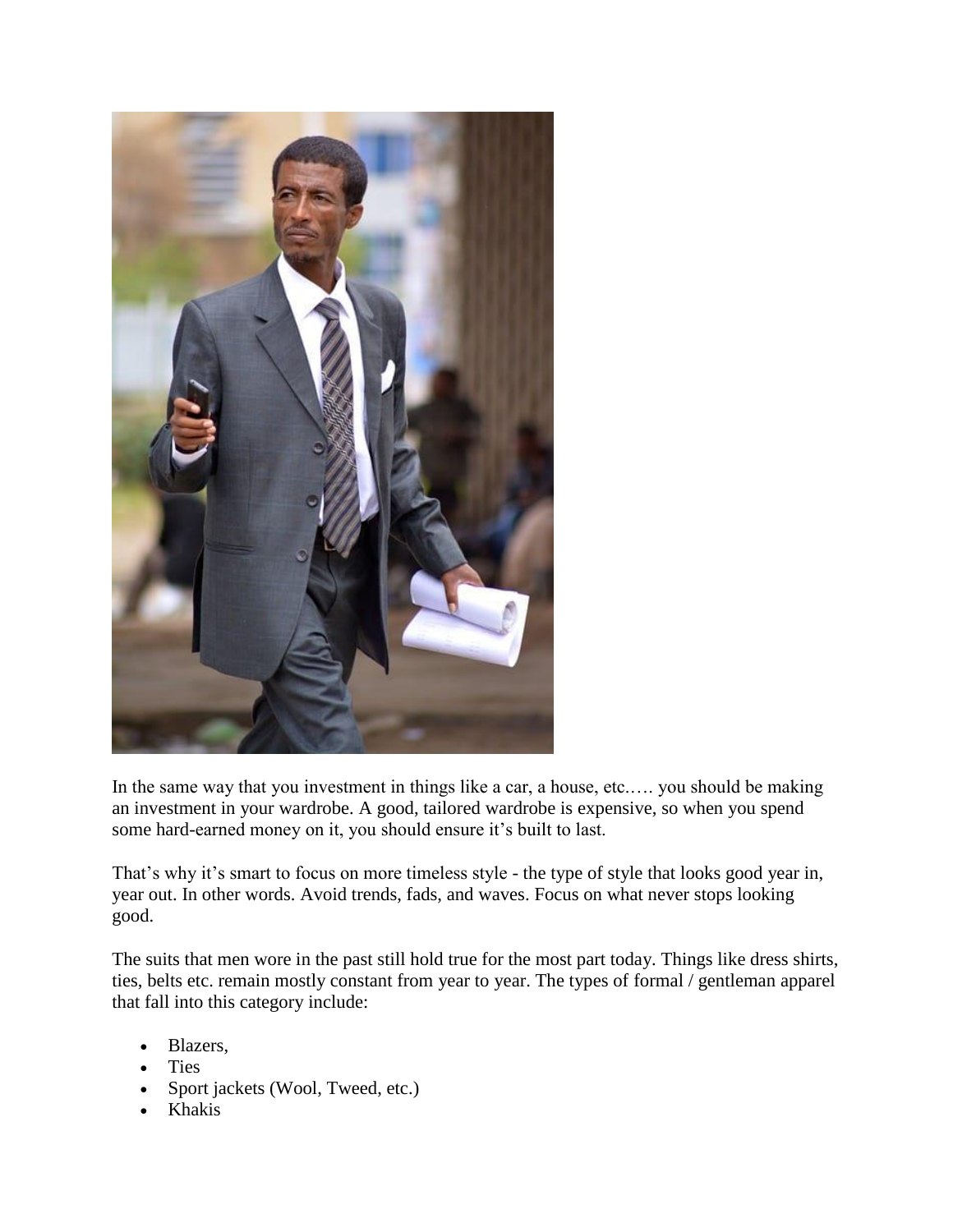- Dress Pants / Trousers.
- Dress Shoes

That's just a sampling - there's plenty of other stylish staples that you need in your wardrobe

On the other hand, think of some of the trends from yesteryear that have since fallen out of fashion - except for occasional "throwback" situations. Rappers used to wear tall tees, du-rags, etc. and you don't see anyone wearing that stuff now.

So, make sure you're building your wardrobe around the staples that are here to stay.

# **2. Understand Colors That Look Good on You**

Here's one I've already mentioned several times on this site, but it still holds true. Black men have a selection and range of colors available to them that most other men have a hard time pulling off.

Yes sir. I love to mix brighter colors into my wardrobe whenever I can- light red and blue button downs, blazers, and fabrics. White and tan chinos and dress pants. Khakis, light blue jeans and so on.

For men with darker skin, lighter colors in your outfit create a visual effect of contrast. For the men with lighter skin, consider incorporating a variety of colors and pieces outside of khaki, tan and brown.

When you start mixing in the right colors into your wardrobe, it takes you a long way. Plus, you'll have the added bonus of making your outfits that much more memorable. To be sharp is to be bold.

# **3. Build a Strong Foundation**

Building a strong foundation for your wardrobe is essential. We already touched on this a bit, but let's get into it a little more. You see, like building a house, a strong foundation is essential because it prevents you from having to revamp your wardrobe down the line.

Who's to say that, if you spend your money on a \$300 winter pea coat you only get to wear 3 months out of the year…. It was the smart decision? Especially when all your jeans are frayed and in need of replacement? Or you don't have enough plain white undershirts?

If you don't have the most basic staples - jeans, khakis, a white dress shirt, a black tie, a belt you have no business sinking money into expensive designer articles of clothing. Don't try to run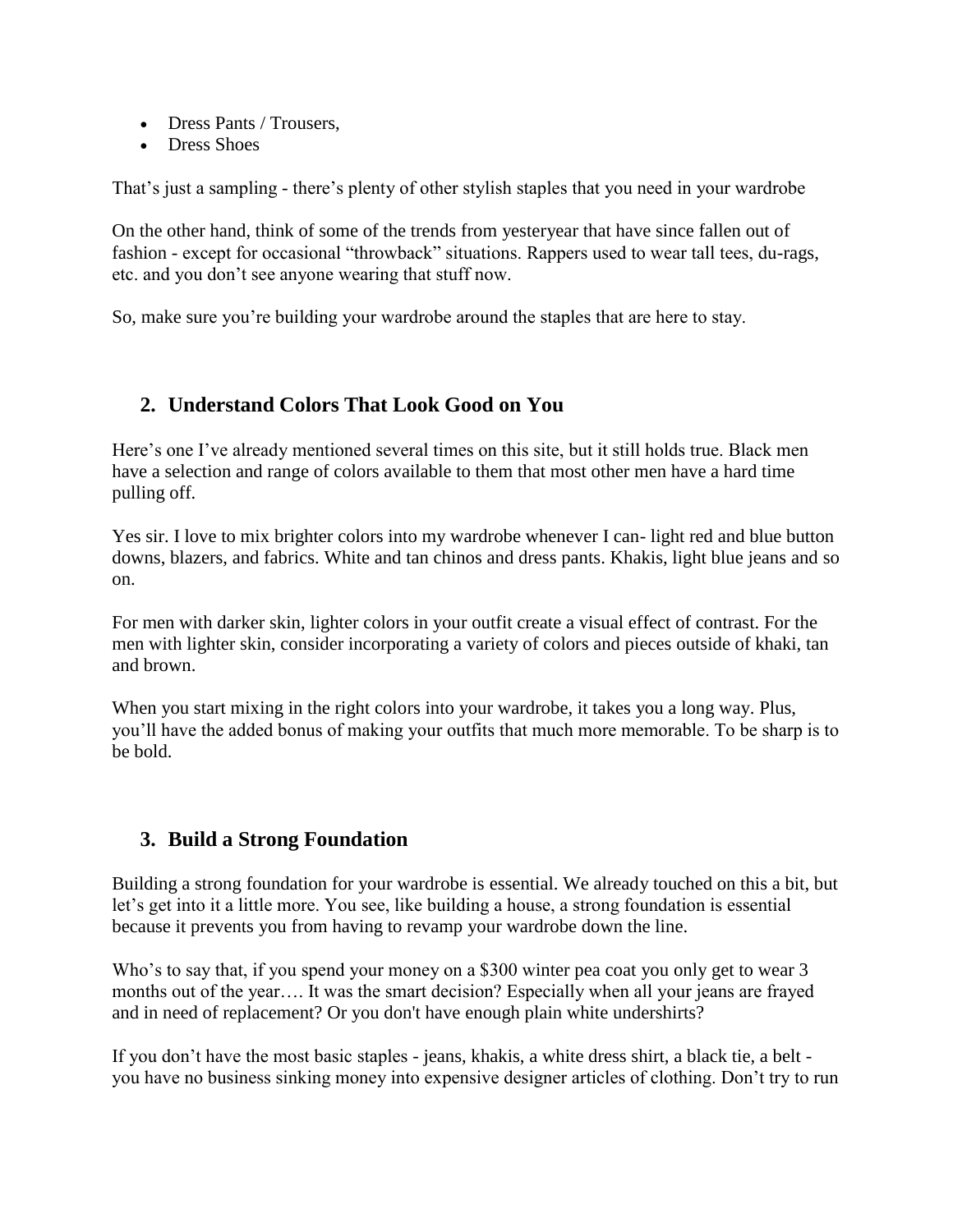before you can walk. This, of course, sounds really simple, but you'd be surprised...one step at a time.

# **4. Get the Fit Just Right**



Fit matters.

We all know this, even if some don't want to admit it. And sure, it's a touchy subject, especially among mature black men. I can't tell you how much the old heads hit me up and let me know - "we ain't down for that skinny leg crap!"

That's true, and I get that. There's such a thing as too tight. But hey, there's a happy medium in there. While skinny fit jeans, dress pants, etc. are too far in the other direction, there's no reason to wear loose/baggy fitting clothing either.

Hey, I said these rules were blunt....

The fit of your clothing is everything. I know some folks aren't down to hear that. A \$500 suit will look like a \$100 suit unless it's tailored. A good fit needs to flatter your body.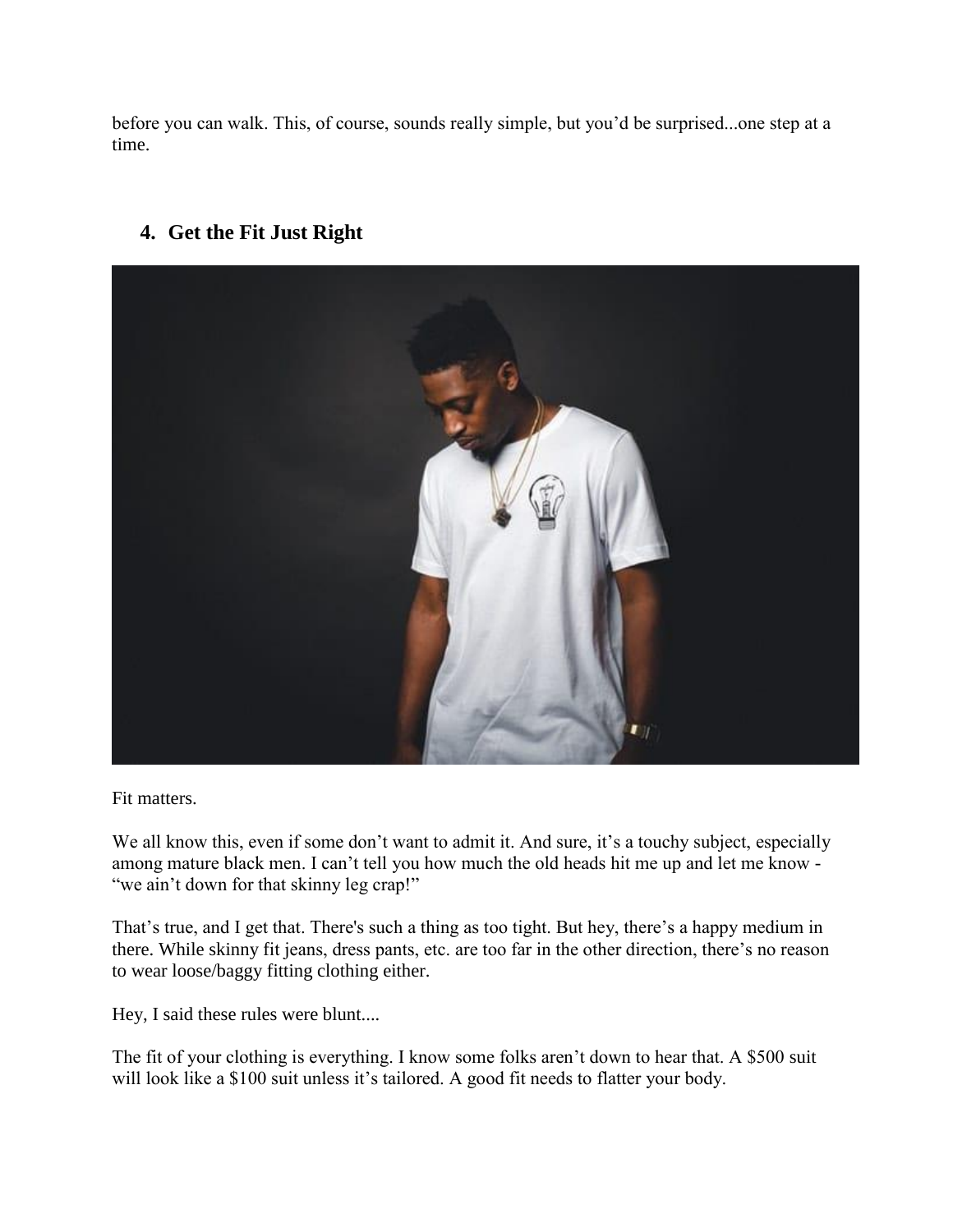A good fit draws attention to the areas of your body that you want to highlight - big arms, shoulders, etc. while drawing attention away from the areas of the body you don't want to draw eyes towards.

There's simply no point in investing money into expensive articles of clothing/outfits unless they fit you reasonably well (if not, time to go to the tailor to fix that). Take the time to understand your body, and your body's measurements - in the chest, inseam, leg length, etc.

And above all, make sure you realize that a \$75 outfit can look better than a \$300 one if it fits your body. With a good fit, people have a better impression of the way you dress. In other words, find a good tailor.

# **5. Go for Quality Materials**

Let's go back to that house analogy... when a contractor is building your house from the ground up, you want to make sure the contractor's using the highest quality materials, right? Shoddy materials can make for a pain in the you-know-what a few years down the road.

What's skimping on a few thousand bucks in the early going if it comes back to bite you later? That's why people opt for granite walls over plastic, hardwood floors over something cheaper, and so on. (Yeah, I ain't no house builder, you get my point…)

So again, treat your clothing like an investment. Avoid buying from stores that you know offer the cheapest prices, because if those shirts, pants, etc. fall apart / tear quickly, you're back to ground zero.

Go for quality. It's a better idea to buy an expensive blazer if you know it's going to last you decades, rather than a cheaper one that will only last a few years.

If you can afford something slightly better, think of the payoff in terms of lasting quality. Now, of course, this doesn't mean you should buy designer everything… you'll bankrupt yourself pretty quickly that way.

Instead, go for that happy medium.

For the business executives that spend their time jet-setting to and fro from exotic locales, you might want to consider sinking money into Italian bespoke suits from luxury brands. For the average Joe, it's probably a bit smarter to find a few department stores that you trust to deliver high-quality materials, then take what you can to a tailor.

Either way, build your wardrobe to last the same way you invest in quality in other areas of your life. You won't regret it.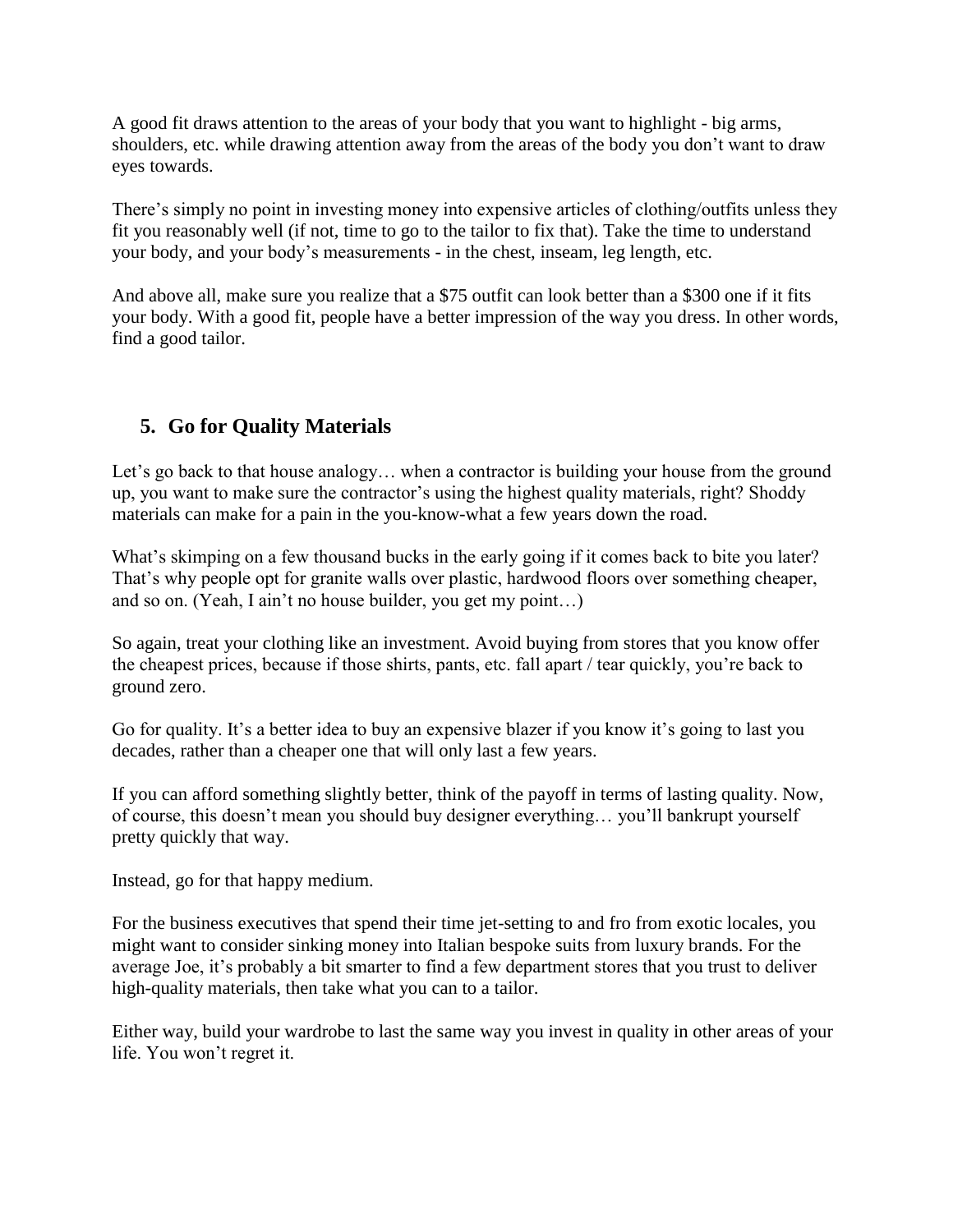**6. Give Yourself Permission to Do So**



"But when do I bust this stuff out?" "I don't go to that many formal events".

I get asked this all the time.

There's no law saying you have to dress down 24/7 unless you're going to a gala or some formal event. You can stunt anytime, anywhere!

The sooner you give yourself permission to do this, the better off you're going to be. There's a mental block that many men out there need to get over when it comes to this. Give yourself permission to be a better dresser.

Most folks don't have a good reason to wear a sport coat, a blazer, or a tie - particular in casual offices and workplaces.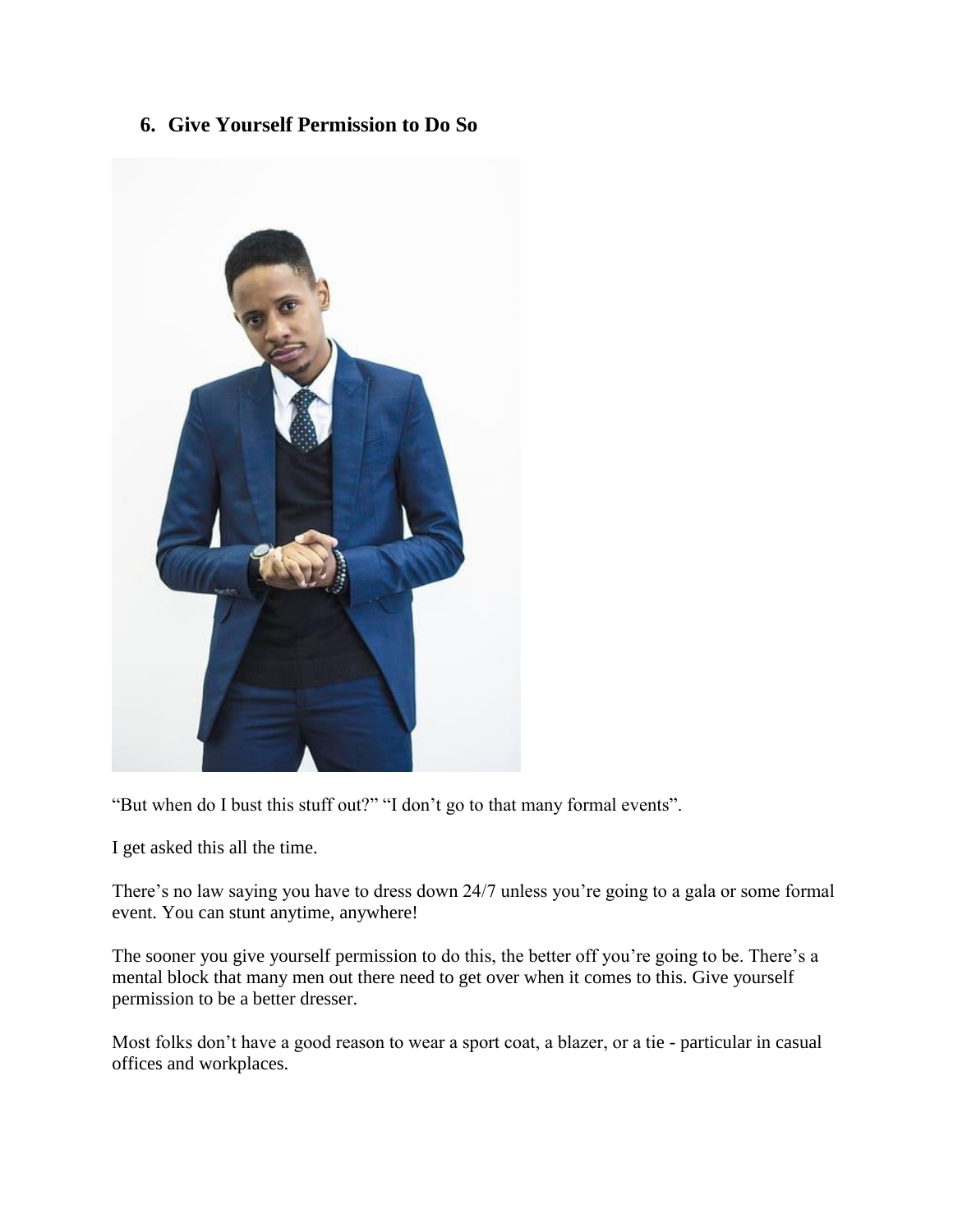I myself worked in casual environments throughout my career, where most people literally show up to the office in Sketchers sneakers, graphic t-shirts, etc. What did I do?

I stepped up my game anyway. Start getting into the habit of dressing up at least a few days a week. It's easy to do once you try.

If you get accustomed to, say, tucking in your shirt when you're out and about running errands, it's the first step to being perceived as a sharp dresser. Reserve the sweatpants and T-shirts for home.

The other way to go about this, of course, is to add more dress-appropriate events to your social calendar. Joining a gentleman's club, attending more sit-down dinners, and so on. These give you an opportunity to look your best.

Whatever you do, recognize that being well-dressed is a constant endeavor. It's easy to fall into a cycle of comfort and dressing down and work - fight against that perception.

### **7. Elevate Your Outfits Above Others'**

Going hand in hand with the previous rule, you should always look to stay a step above the standard dress code in any environment.

For example, if the dress code at work is casual, consider business casual. If other people are wearing dress shirts and jeans, consider wearing a dress shirt, slacks, and wingtip dress shoes and tucking in your shirt.

Any stylish brother knows that we stand out by virtue of being passionate about what we love. Hanging out with other black men, you'll know that they have style too, and love to show it off. Don't let yourself be overshadowed! When I and my friends get together, you know it's time to stunt.

Have some fun with it, turn it into an entertaining competition.

Not to take the joy out of things, but I really remain conscious of what the "style level" is in the room at all times, then seek to stay at least a step ahead of it. You can't flex if everyone else is wearing the exact same things you're wearing.

One other tip: when you do this, you'll often receive pushback from other people, asking you why you're dressed more formally / stylishly than everyone else? Especially in a casual setting.

Don't give in - this is your baseline now! Eventually, people will become accustomed to it - as you being you.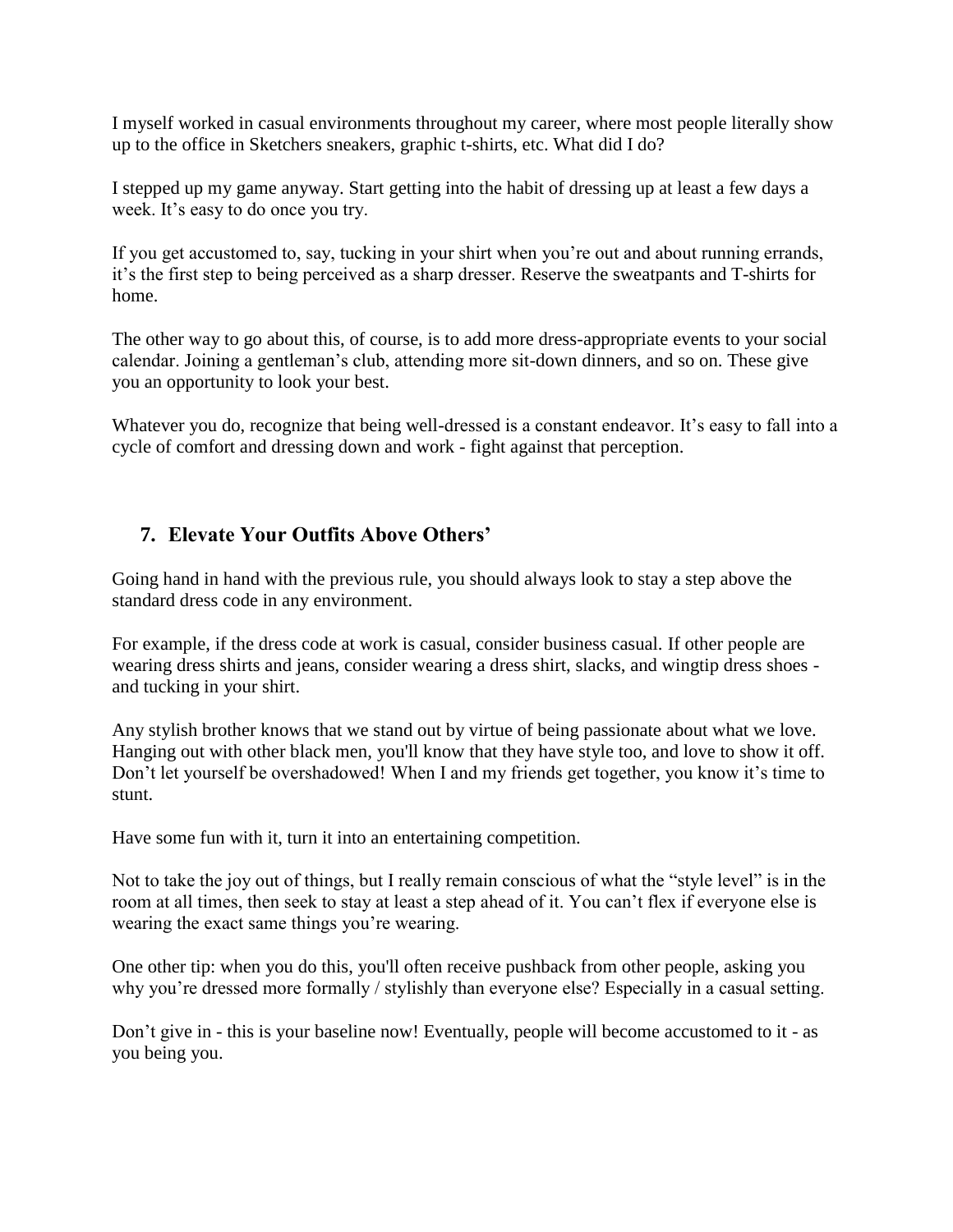## **8. Specialize & Get Rid of Unused Clothes**



Particularly if you have a smaller closet to store your wardrobe in. This one's important - if there's stuff in your closet that's gathering dust instead of being used, it might be time to get rid of it.

This may be counter-intuitive at first - after all, more options means more outfit combinations, right?

But the truth is, clutter is bad in all areas of life and style is no different. A messy closet is like a messy home - it becomes a pain until fix things. The sooner you get rid of the clothes that you don't want to wear, or have no chance to use, the sooner you can replace them.

And, in the process, take advantage of that free space in your closet by adding new pieces to wear.

I've always found that if you're going to cut down on the clutter in your closet, the best way to do it is by looking for anything that you haven't touched for at least two or three months (winter wear excluded when it's summer, and vice versa).

Whatever's hung for a long time and gathered a ton of dust - you need to go ahead and take it to Goodwill, sell it, or gift it to someone else.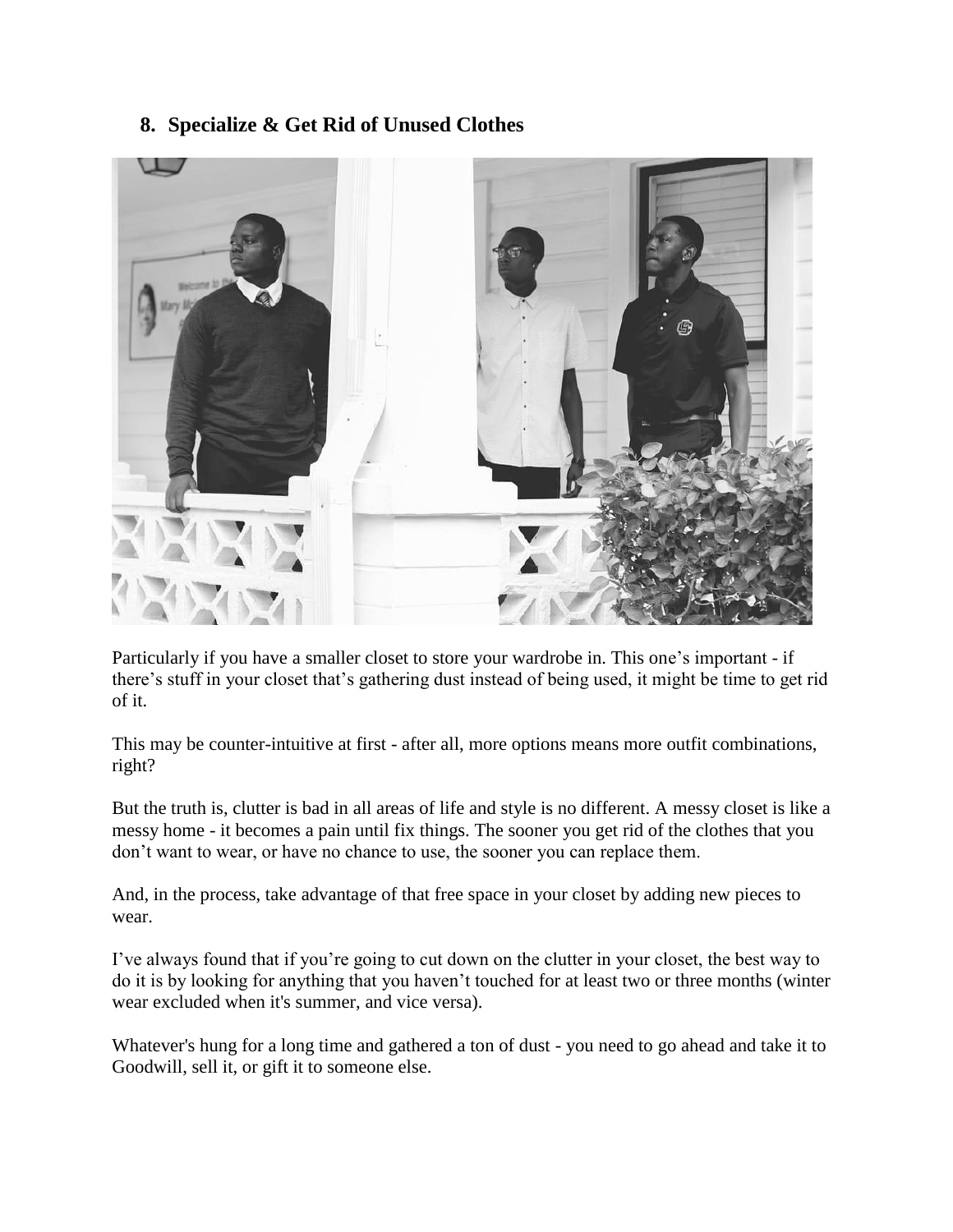## **9. Get Out of Your Comfort Zone**



This one's important - you can't be a sharp dresser if you keep staying within your comfort zone. You've got to play to win.

Your style education never stops. The only way to keep learning is to try new combinations and experiment with new things. Sure, this makes you run the risk of potentially wearing an outfit one day that doesn't look as sharp as you want….

At the same time though, you'll sometimes be amazed by trying out something that you've never tried before, just to see how it looks. It could end up looking pretty fresh. For example, one time I tried wearing a vest over a button down and tie, something I never liked the look of....

I thought I looked like a waiter. To my surprise, when I was out that night, I received nothing but compliments on the look.

It takes constant experimentation and practice to eventually reach a breakthrough like that. In the process, you'll learn more about style and fashion and anything anyone else can teach you. Look to constantly try new combinations and layers.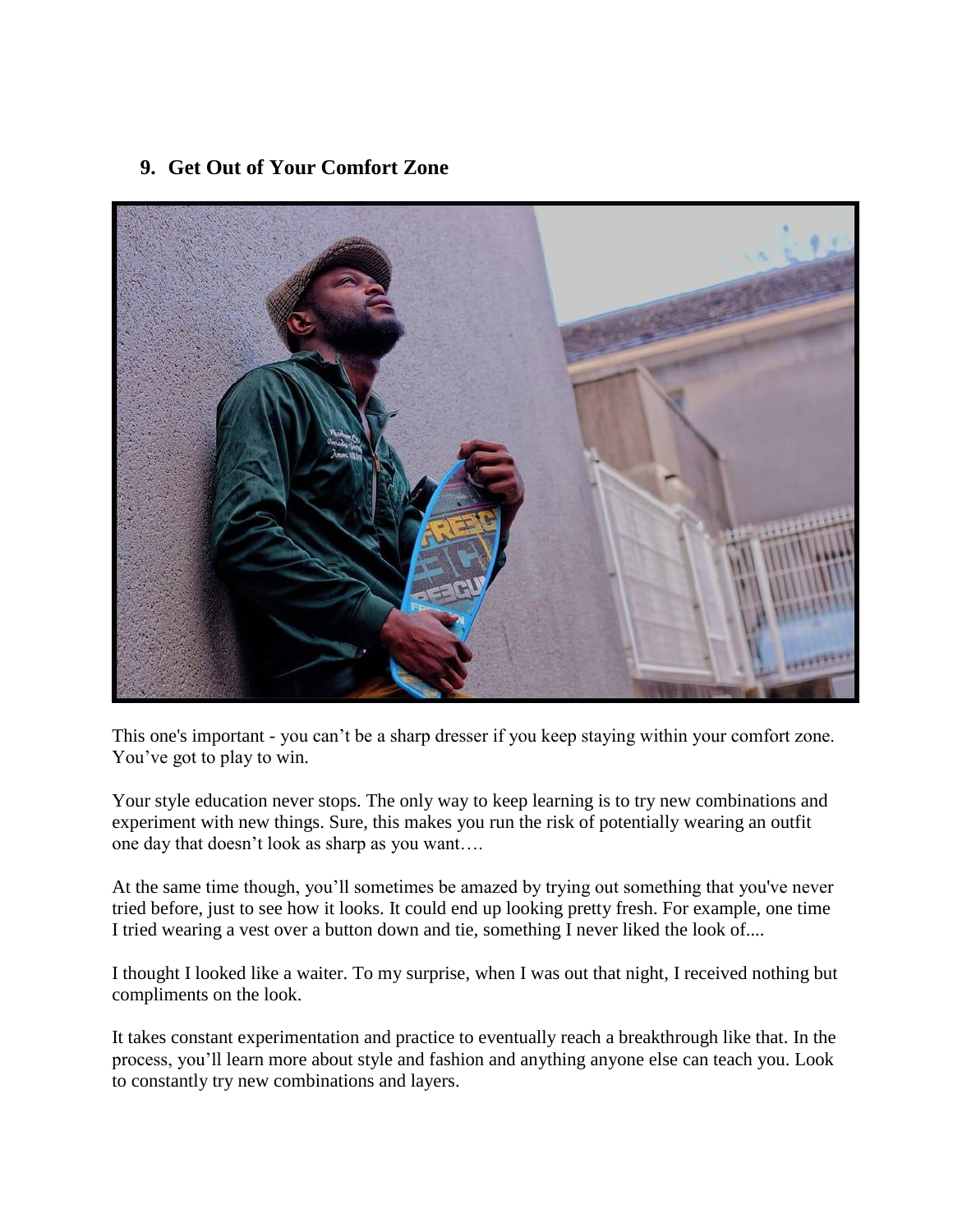### **10.Pay Close Attention to Other Outfits**

One of the biggest breakthroughs I had in terms of style is when I started to constantly pay attention to what other dudes were wearing. Specifically, other brothers of course. As you already know, when other black men are out and about, they typically do it big.

Consider it another chance to find clothes that you like. After all, we can only provide so much inspiration here at WDB…

A closed mind won't learn anything new, so accept that you're still a student at the end of the day. Even if you've been doing this for years, there's always an opportunity to learn new things about black men's style.

An open mind is like a sponge - it actively catches and soaks up new things. That's why carrying yourself like a beginner helps. It all starts with a conscious decision to pay attention a little bit more closely to what you see other fellas rocking.

### **11.Use Layers to Your Advantage**

Layering your clothing, as we've said before, is one of the most important aspects of being a sharp dresser. Layers let you get the absolute maximum value out of all pieces in your closet. Otherwise, those pieces will stay hanging, collecting dust, as you only use two items of clothing at a time - one shirt, one pair of jeans, etc.

Layers let you take your style to the next level by incorporating new coordinating colors, making a look sporty/preppy, and boosting your swag in the process. This is one of those rules that goes without saying.

#### **12.Post Your Outfits / Get Feedback**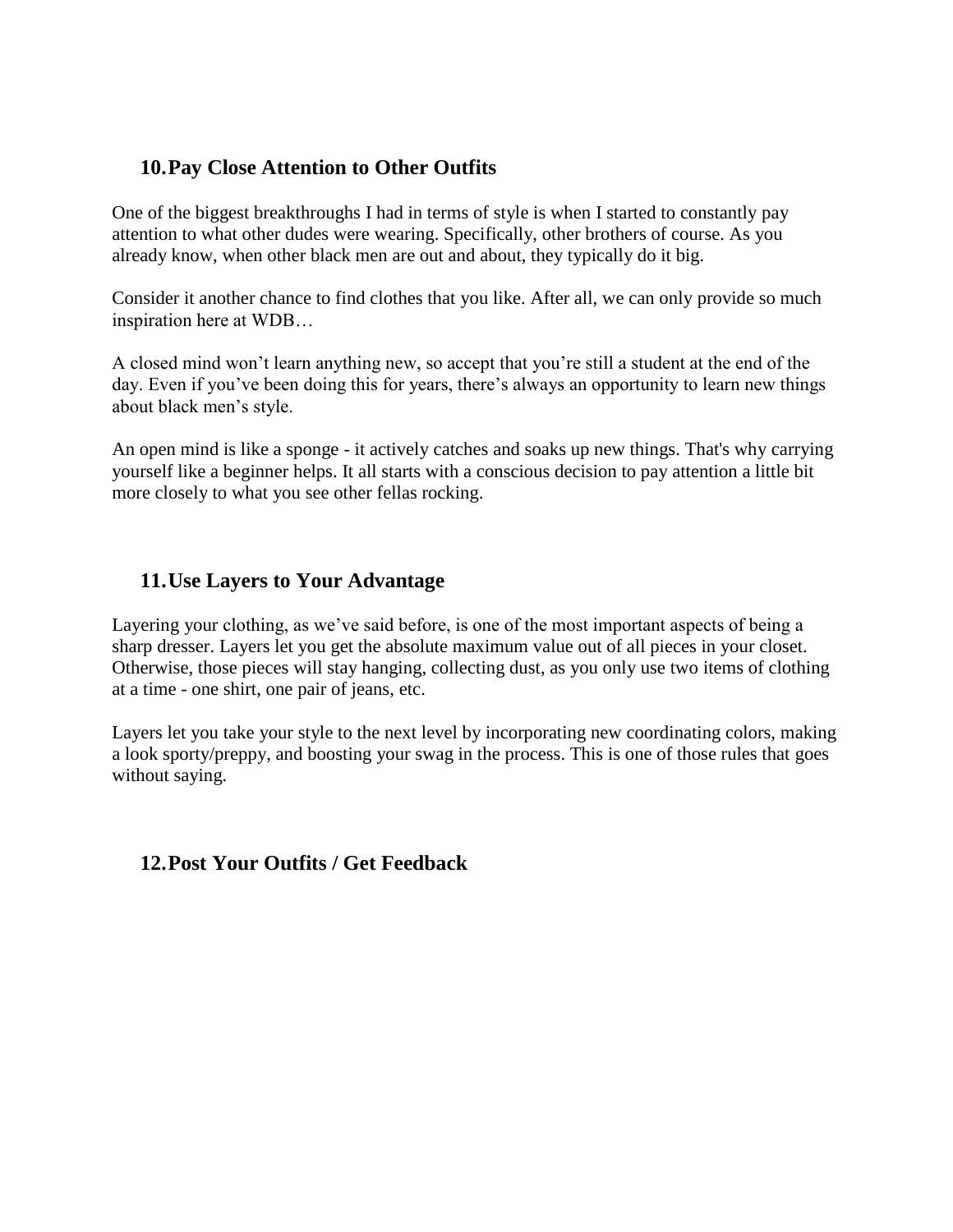

Feedback is important... a few outside opinions never hurt. Why not ask some friends for a bit of feedback on what looks good on you? And what doesn't?

It's a quick way to find out where you're going wrong and the types of fits, fabrics, etc. that look good on you. Once you get some honest, quality feedback from friends, it helps you start to play to your strengths.

In particular, look for the friends in your circle who actually dress well - there's not much of a point talking to your one friend who only wears sports jerseys and sweatpants. I'm sure you have a few folks that you can turn to for honest feedback.

Plus, you can go the extra mile and open an Instagram account (if you don't already have one). Those are the perfect places to post some photos of yourself and start getting feedback right away on outfits.

#### **13.Invest Time, Not Just Money**

It takes more than just money to assemble the perfect wardrobe - a lot more in fact. No, you need to step back and realize that your style will always be evolving and adjusting, like any other interest.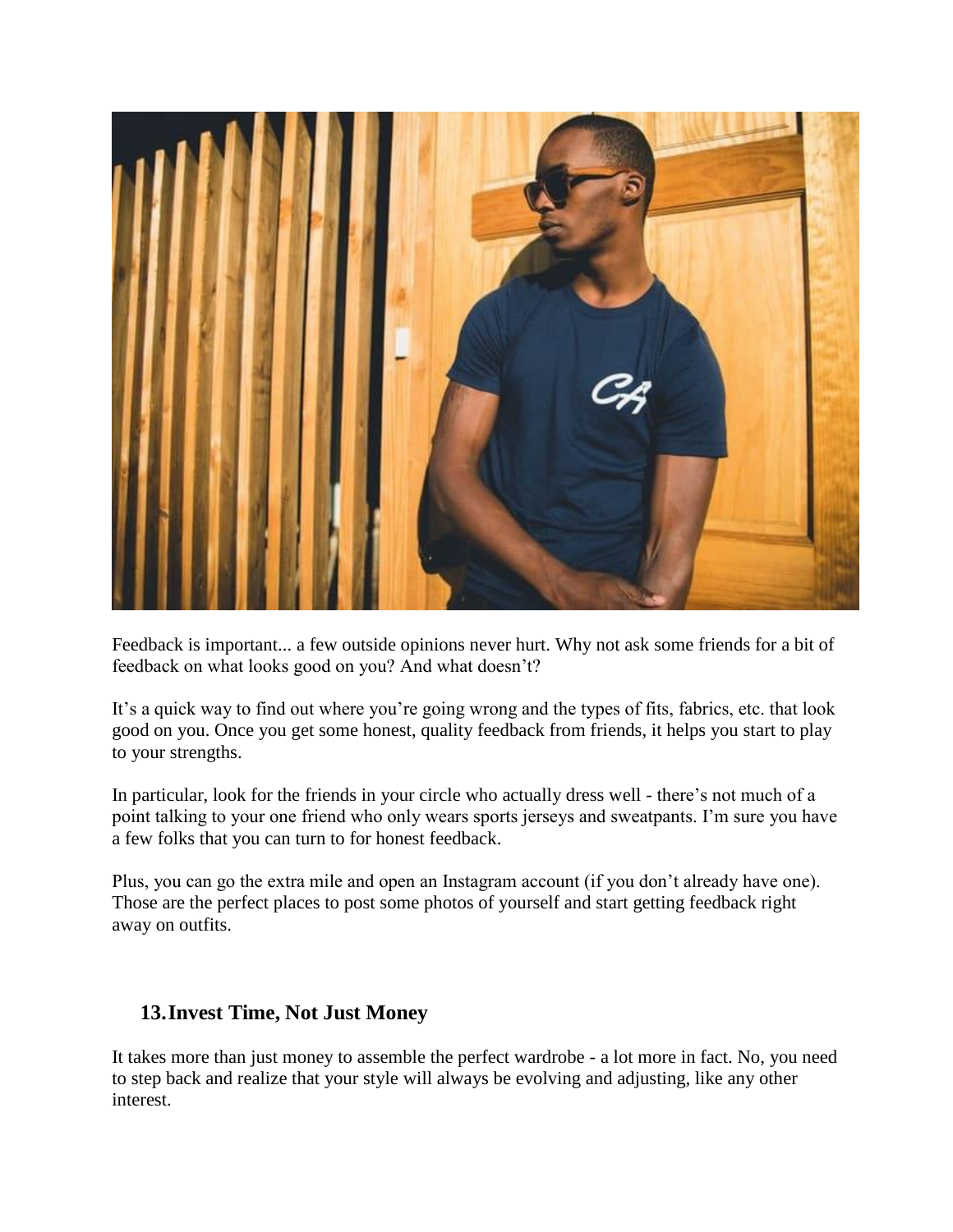A good wardrobe isn't created overnight - or even over a few months. Over time, you'll start noticing the smaller and smaller details that separate a good dresser from a sharp one. Every year, it seems that I learn more and more about the ideal Oxford, different fabrics and patterns, what goes with what, etc.

So, make sure to spend some time scrolling through the gram, paying attention to well-dressed folks IRL, and of course, coming back to this site for more inspiration.

# **14.Ignore the Haters**

Hey, there are always a few, in any area of life. Most people won't come out directly and hate, instead, they'll throw shade, subtle comments, etc. about how you're overdressed.

This is especially significant for fellas to take a new interest in fashion - they'll face the most comments and shade like that. The secret to dealing with the negativity and jealousy like that is not to care and to just ignore it. Everyone will come to accept that this is your lifestyle and it's who you are.

#### **15.Make it Fun**